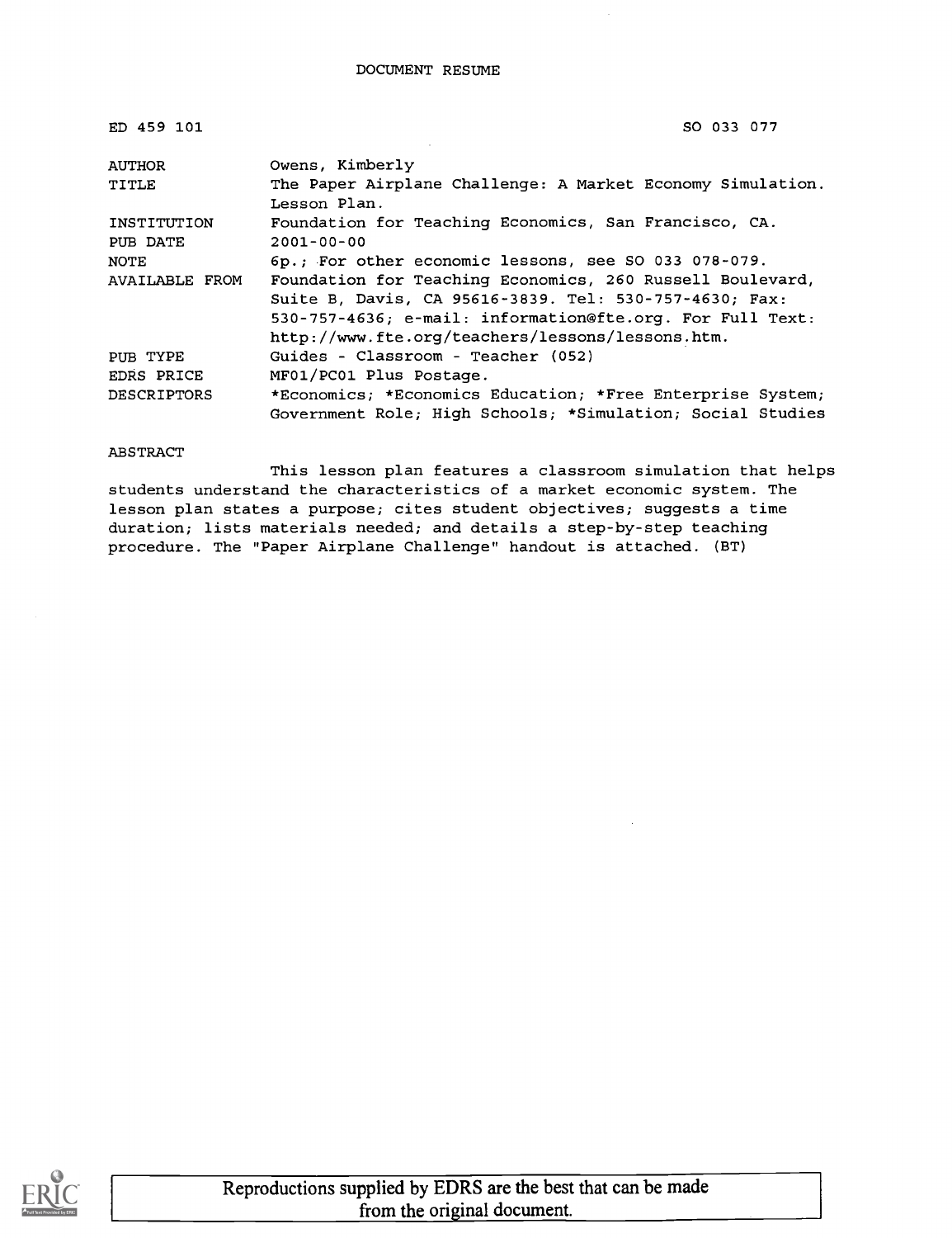ED 459 101

Foundation for Teaching Economics

## The Paper Airplane Challenge: A Market Economy Simulation Lesson Plan

By Kimberly Owens



2001

SO 033 077

Foundation for Teaching Economics 260 Russell Blvd Davis, CA 95616 530-757-4630 http://www.fte.org/

PERMISSION TO REPRODUCE AND DISSEMINATE THIS MATERIAL HAS BEEN GRANTED BY

1 TO THE EDUCATIONAL RESOURCES<br>INFORMATION CENTER (ERIC) INFORMATION CENTER (ERIC)  $2^{z-2}$ 

**BEST COPY AVAILABLE** /This document has been reproduced as received from the person or organization originating it.

0 Minor changes have been made to improve reproduction quality.

Points of view or opinions stated in this document do not necessarily represent official OERI position or policy.

U.S. DEPARTMENT OF EDUCATION Office of Educational Research and Improvement EDUCATIONAL RESOURCES INFORMATION CENTER (ERIC)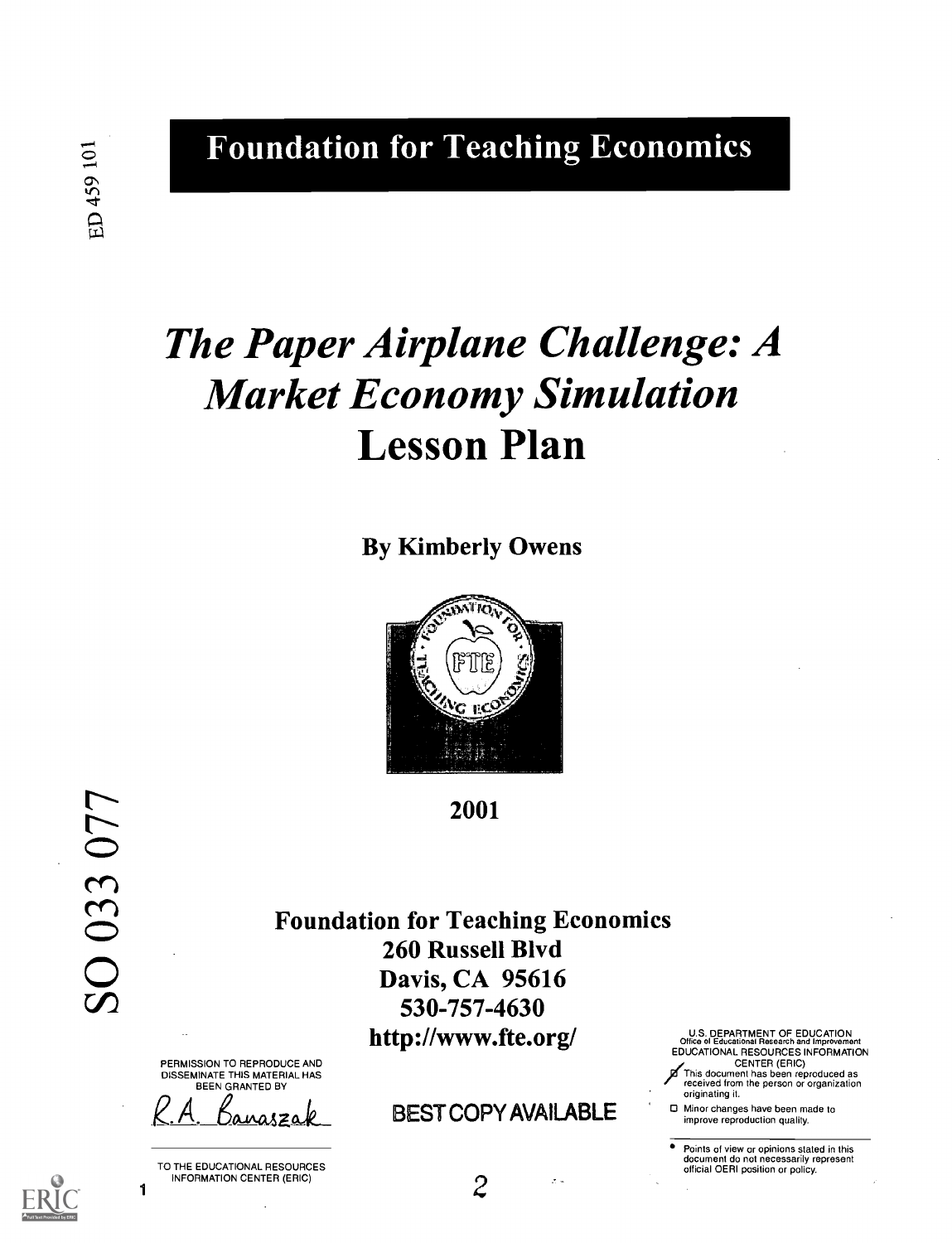# The Paper Airplane Challenge: A Market Economy Simulation

#### By Kimberly Owens Kearsley High School Flint, Missouri

#### Purpose:

Students will have the opportunity to participate in a simulation that enable them understand the characteristics of a Market Economic System.

#### Objectives:

Students will be able to:

- define the term "Market Economy" and identify a variety of vocabulary  $\blacksquare$ associated with the definition.
- **EXECT** list advantages and disadvantages of the current type of economic system used in the United States.
- evaluate the level of government intervention currently found in the  $\blacksquare$ American form of a Market Economy.

#### Time:

The simulation and the debrief take approximately one class period of 55 minutes.

#### Materials:

- Hula-Hop
- Large quantity of paper (preferably recycled handout)
- A market for each team
- Overhead of the Rules
- A roll of tape to mark the boundaries

#### Procedure:

1. Class begins with the following Bell-Ringer: What is a Market Economy? After a few minutes, we have a short discussion on the question. I try to illicit key terms, concepts, etc. relating to markets. I then announce that we are going to do a simulation, which will at first appear more like a game, to help us understand this concept more in-depth.

2. The class is divided into three or four teams depending on class size. Group sizes of about 6-7 is ideal. The object of the game is to win. This is

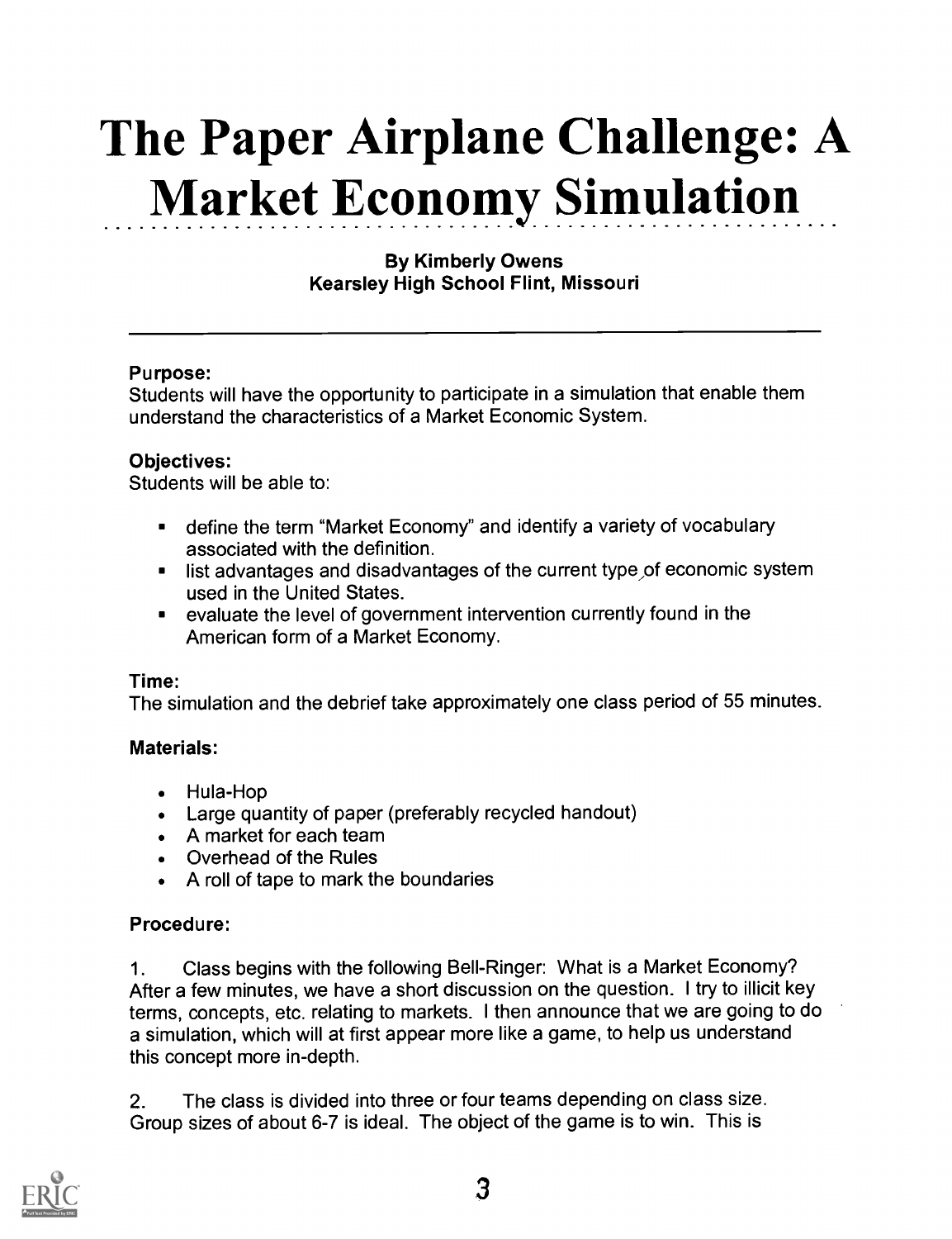accomplished by being the team(s) with the greatest number of paper airplanes through the hula-hop at the end of the game. One team member will be chosen to throw the planes, one team member will be chosen to hold the boundary and count their team members' planes. All other team members are available to do whatever task is necessary to win the game.

3. I then reveal the overhead with the objective, rules, and time guideline of the "Paper Airplane Challenge." A smaller version of the overhead is attached.

4. I answer any final questions and then begin the simulation. During the simulation, walk around to the different groups and observe what methods they are using, for example: an assembly line, all for one, etc. Listen for comments from all the players and all the teams.

5. After the simulation has ended, round everyone up and make sure that it is absolutely silent. After everyone is seated, ask each group how many of their planes "flew" through the boundary. Begin this by asking everyone on the team except for the counter and the person who threw the planes. More than likely only the person who threw the planes and the counter know the correct number (a by-product of specialization). Do this with each group and then declare a winner(s).

6. Begin to debrief the simulation with the following question: "Why didn't each group design one perfect plane, make it, and throw it through the boundary? Three minutes was surely enough time for that." Responses will range from, "We wanted to win," to "competition," etc. Record the responses on a piece of flip chart. Also, add in the observations that you made while watching and listening to each group. At the end of five minutes you will have a list of adjectives that describe a market economy. For example: competition, losers and winners, specialization, assembly line, marginal returns, research and design, quality, quantity, etc. Clarify any confusing terms and then add a few more and ask for their definition.

7. Ask if anyone can give a definition of a market economy. Reveal the definition written under the words "Market Economy" on the flip chart at the front of the room. "A Market Economy is a type of economic system where supply and demand regulate the economy, rather than government intervention." You need to double check for understanding of the definition. Stress that the United States is not a "pure" market economy. Government intervention is inherent because we are a democracy, ruled by the people through representation...not ruled by the market.

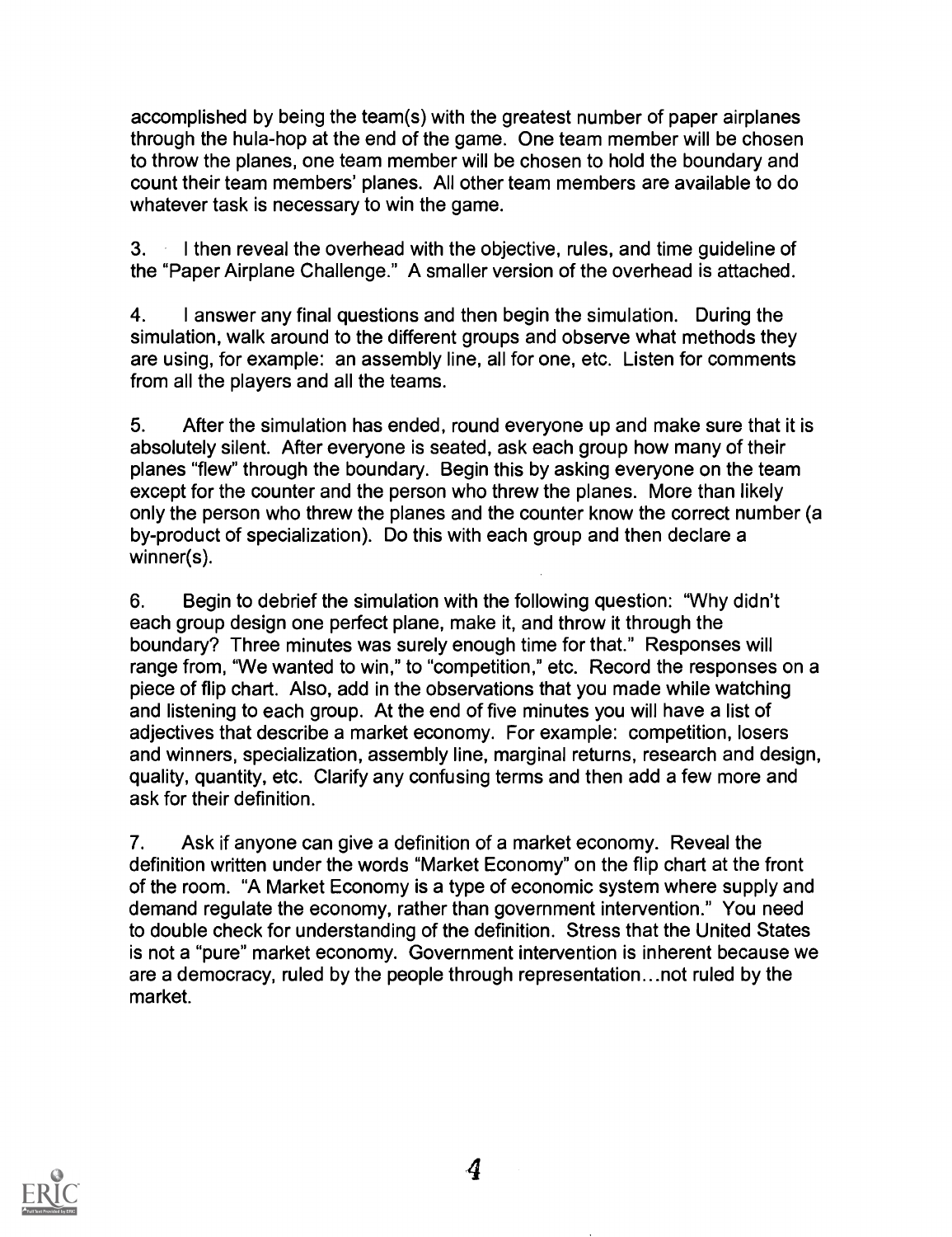8. Have the students list advantages and disadvantages to the U.S. form of a market economy. Responses will include: Advantages = competition, increased quality, money spent on R&D, etc.; Disadvantages = only those with resources can participate, the income gap, etc. Discuss the responses given and to what extent they affect the students directly and indirectly.

#### Debrief and Wrap:

Due to the design of this workshop, the debrief takes place throughout the workshop. That leaves a few options for the final wrap. You can choose to address all of the sections at the end of the workshop, or debrief more in-depth as the workshop progresses and then let the debrief continue into notes on the Market System. Either way, the following topics need to be addressed:

What was the purpose of the Paper Airplane Challenge? In what ways was it an effective tool to demonstrate a Market Economy and in what ways does it differ from the actual situation?

We listed a variety of advantages and disadvantages concerning a market economy are government intervention the only way to achieve the advantages and solve the disadvantages? What other options are there?

Relating back to question number two, speculate on how effectively a different type of economic system (traditional or command) would deal with the advantages and disadvantages?

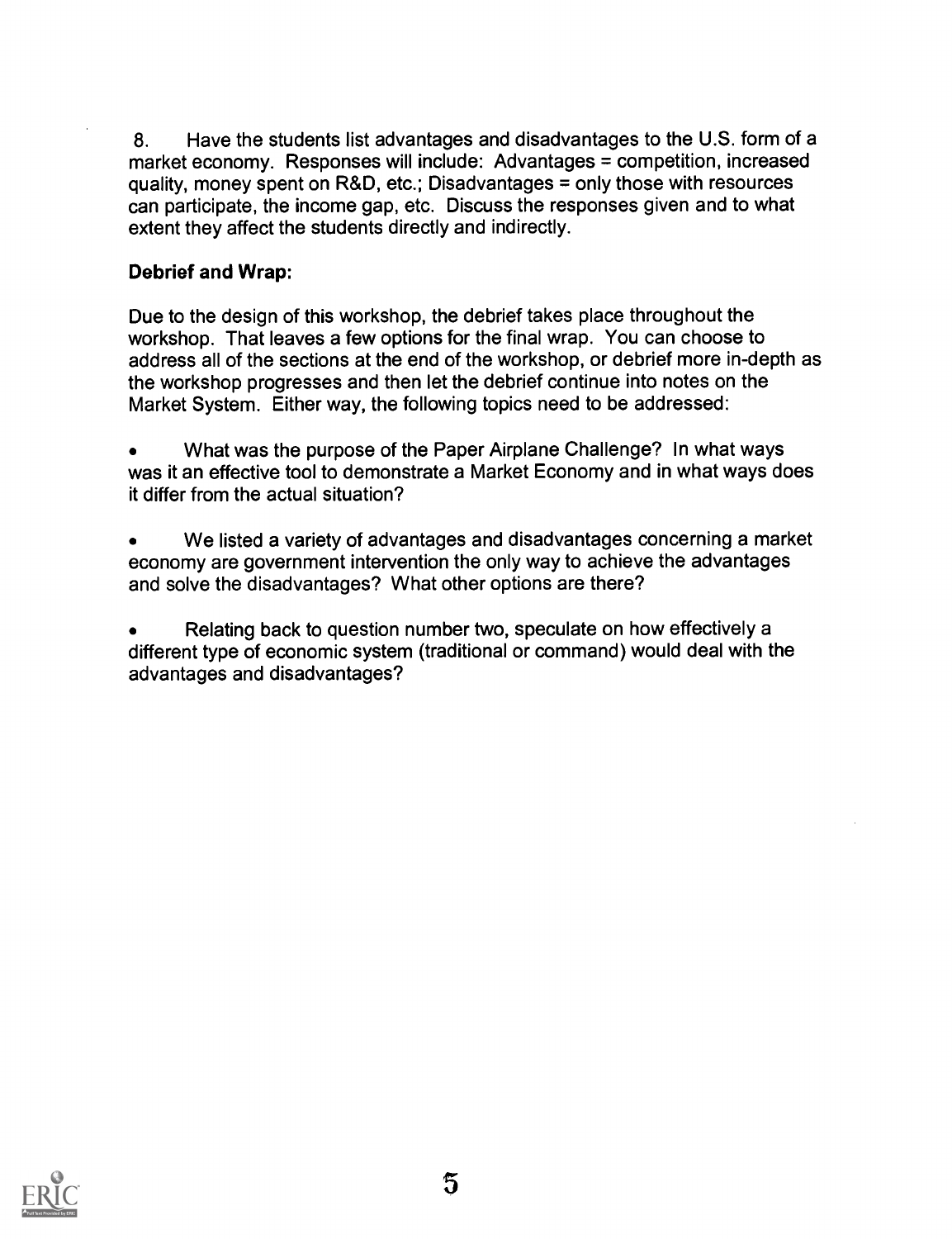# Paper Airplane Challenge

Object: The team or teams with the greatest number of airplanes through the hoop wins.

Timetable: Each team will have five minutes to design their "ideal" airplane(s). All planes manufactured during this time cannot be used when the competition begins. After the R&D time is over, the game will begin. Each team will have three minutes to make and throw as many airplanes as they can through the hoop. After three minutes the game is over. The winner is the team or teams with the greatest number of airplanes through the hoop.

### Rules:

- Only one person may throw the airplanes
- That person must be behind the line in order for the plane to count.
- Each plane must have the team number on it.
- The plane must resemble a plane (two wings, and a nose).
- Paper balls do not count.
- When the game is over, you must immediately return to your seat, sit quietly and wait for instructions.

### A violation of any rule will lead to disqualification.